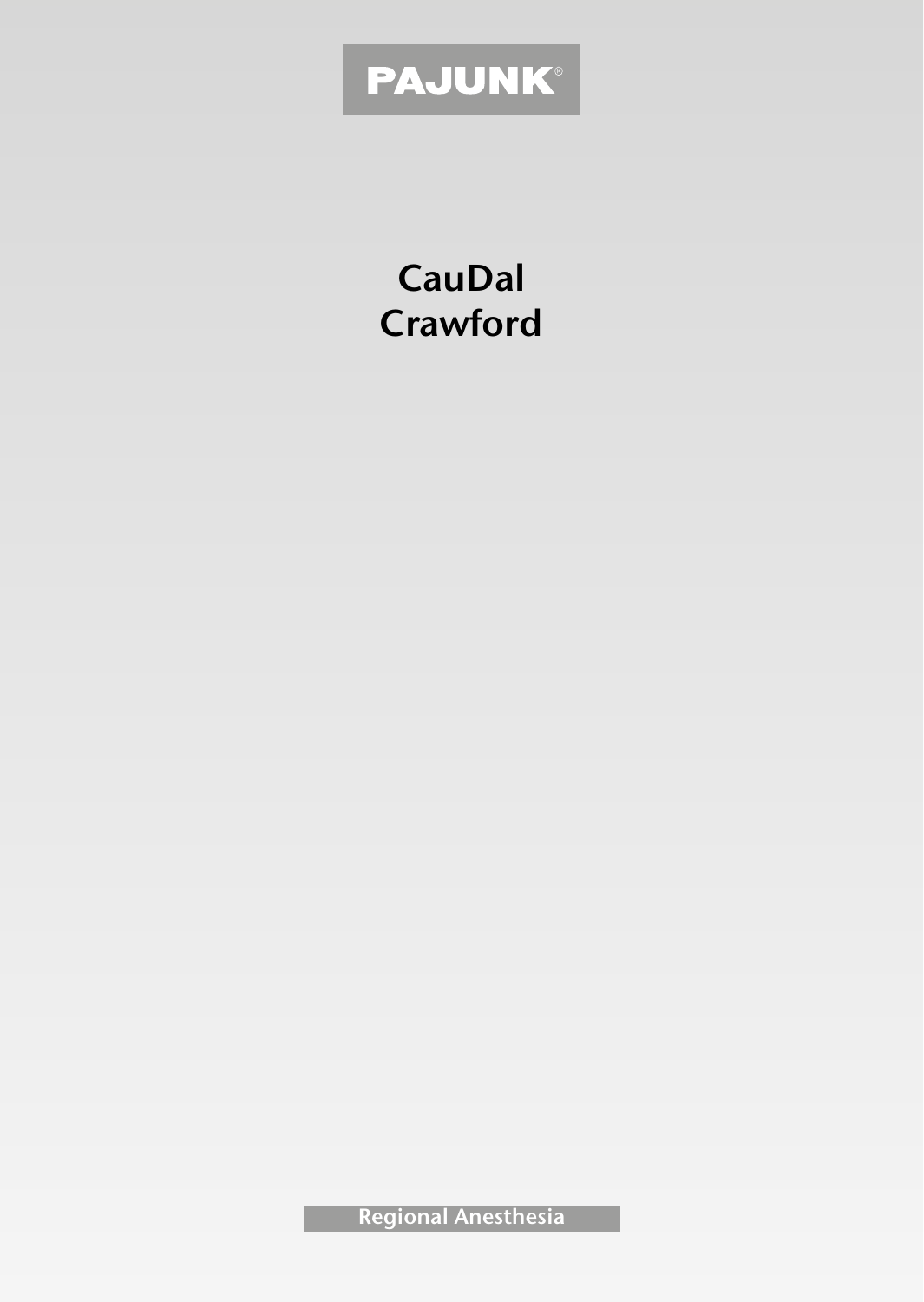

# **A**

# **Instructions for Use**

*These instructions for use have been translated into: DE, EN, FR, IT, ES, PT, NL, DA, SV, EL, BG, ET, HR, LV, LT, PL, RO, SK, SL, CS, HU. Translations can be downloaded from our website: ifu.pajunk.com.*

#### **Special notice**

- *Please read the following information and operating instructions carefully!*
- **Ronly** Caution: Federal law restricts this device to sale by or on the order of a physician. *The device may only be used by qualified medical staff in accordance with these user instructions.*

PAJUNK® does not recommend any particular treatment method. Professional medical staff are responsible for the way in which the device is used and for patient selection.

In addition to these instruction for use, the relevant information also applies according to the corresponding specialist literature and current state of the art and knowledge.

Failure to comply with the user instructions invalidates the warranty and puts patient safety at risk.

If used in combination with other products, it is essential that the compatibility information and user instructions for these other products are taken into account. A decision regarding the combined use of devices from different manufacturers (where they do not constitute treatment units) is the responsibility of the user.

*The device must not be used under any circumstances if there are good reasons to suspect incompleteness, damage or loss of sterility.*

*Only devices in perfect condition, which are within the sterile expiry date marked on the label, in undamaged packaging, may be used.*

The "Summary of Safety and Performance acc. to EU-2017-745 (SSCP)" is available from EUDAMED.

#### **Product specification / compatibility**

*Please see the current declaration of conformity for product numbers and the scope of these instructions for use.*

Cannula with Crawford tip Hub shapes: Standard Stylet Hub connectivity: LUER

#### **Intended use**

Puncture, access to the target area, aspiration, injection.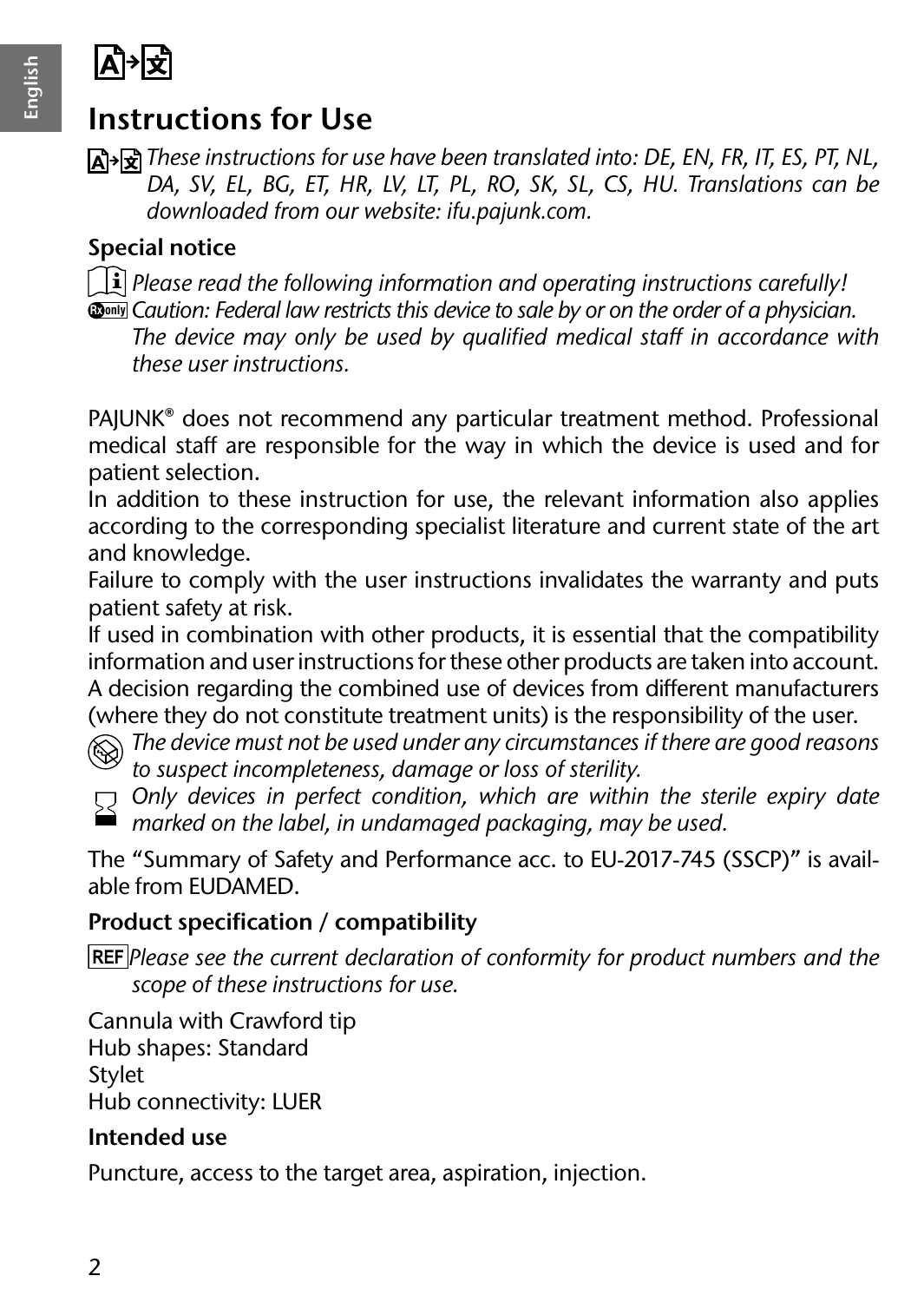#### **Target User Group**

Medical specialist staff only; anaesthesiologist, anaesthetist.

#### **Target patient population**

There are no limitations in patient population

#### **Indications**

Caudal epidural anesthesia and analgesia, Interventional Pain Mananagement.

#### **Contraindications**

#### *Device-specific contraindications*

*Under no circumstances is the device to be used in the event of known material incompatibilities and/or known interactions.*

#### *Clinical contraindications*

*Absolute contraindications:*

- Patient refusal
- Poorly controlled bleeding diathesis or anticoagulation (coagulation disorders)
- Systemic infection (sepsis/ bacteremia)
- Local infection at the site of injection
- Local malignancy at the site of injection
- Weakened immune system
- Strong, de-compensated hypovolemia, shock
- Uncontrolled diabetes mellitus

#### *Relative contraindications:*

- Specific neurological disorders
- Specific cardiovascular disorders
- Allergic reaction/ hypersensitivity to the administered agents (contrast, anesthetic or corticosteroid)
- Severe deformations of the spine, arthritis, osteoporosis, spinal disc herniation or condition after spinal disc surgery
- Condition after spinal fusion, spinal metastasis
- Recent consumption of non-steroidal anti-inflammatory medications
- Unexperienced user

#### *Relative contraindications for caudal technique:*

- Pylonidal cysts
- Congenital anomalies of the dural sac and its contents

## **Complication**

#### *Device-specific complications*

Cannula bending, breakage, occlusion, leak at the cannula hub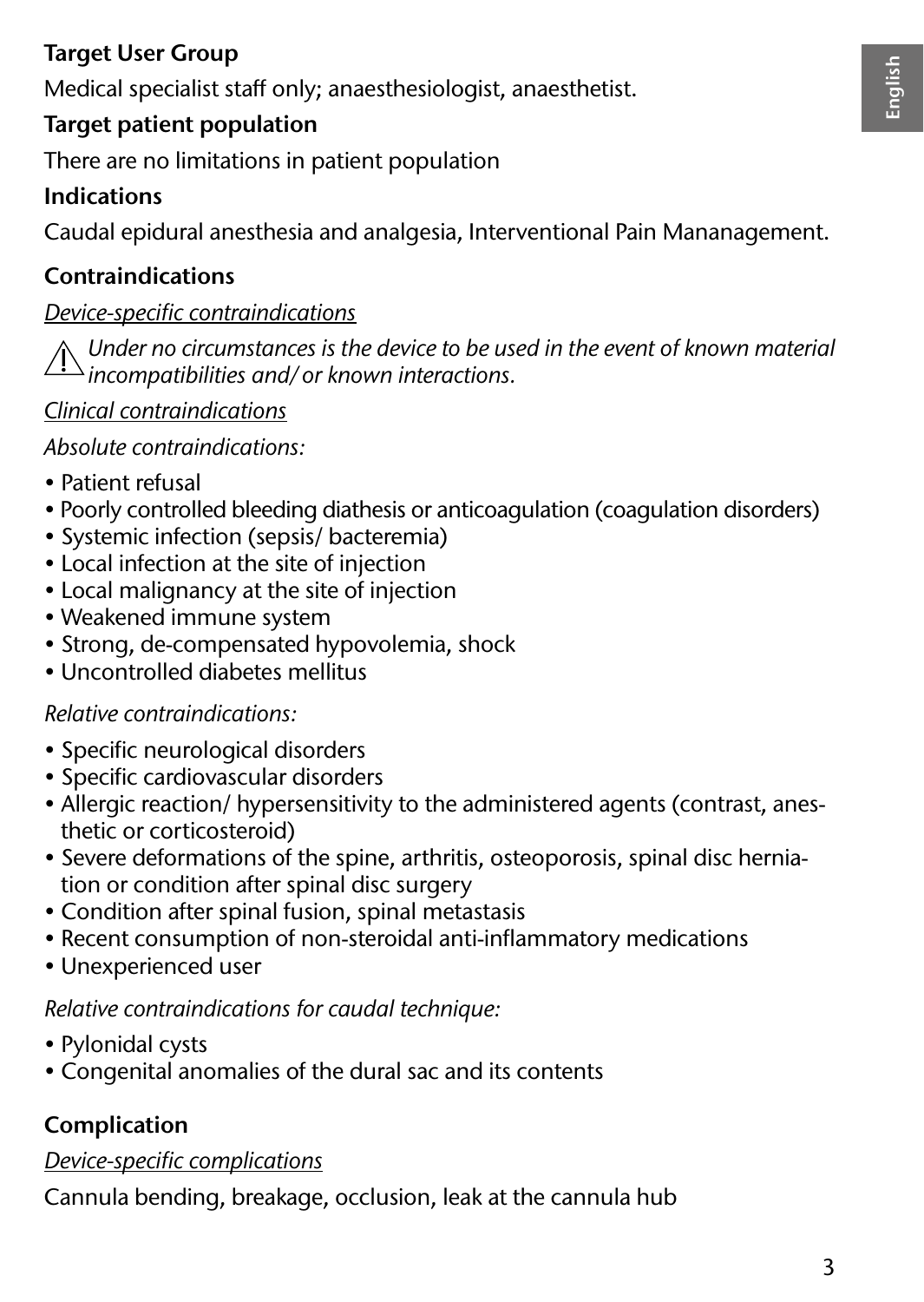#### *Clinical complications*

- Local and systemic infections
- Neuronal damage (during cannula placement, which may result in temporary increase in pain, temporary motor weakness, transient back or extremity pain, nubness and/ or tingling, paraplegia)
- Accidental vascular punctures with corresponding complications (vascular lesions, bleeding/ bruising, hematoma, vasovagal reactions, intravascular injection etc.)
- Intra-arterial injection (direct injection into the spinal cord, vertebral artery or radicular artery include spinal cord infarct, epidural hematoma and brainsteam hemorrhage, neurological events, vascular complications, thrombosis or thromboembolism)
- Toxicity of local anesthetic

#### *Complications due to incorrect technique by caudal cannula placement*

- Intraosseous injection into the blood vessels rich vertebral body, as the cancellous bone can be easily injured by the puncture cannula.
- Puncture cannula is placed on the sacrum: by injecting air, saline or local anesthetic, crepitations or subcutaneous swelling may be noted.
- Subperiosteal position: manifested by severe resistance during injection.
- Cannula placed in front of the sacrum: The cannula is positioned near the coccyx. Further advancement of the cannula could lead to perforation of the rectum and, in obstetric caudal anaesthesia, may result in injury to the foetal head.
- Infections
- Intravascular injection
- Intrathecal injection with high or spinal anesthesia
- Massive epidural anesthesia
- Hypotension, bradycardia, nausea, vomiting
- Bladder dysfunction
- Post dural puncture headache
- Neurological complications
- Cauda equina syndrome
- Epidural abscess
- Epidural hematoma



*Users must inform patients of complications typically associated with the procedure.*

*If complications occur while using the device, follow the protocols of your organisation. If this does not resolve the complications, or if they are regarded as serious or untreatable, carefully stop the procedure and remove invasive device components from the patient.*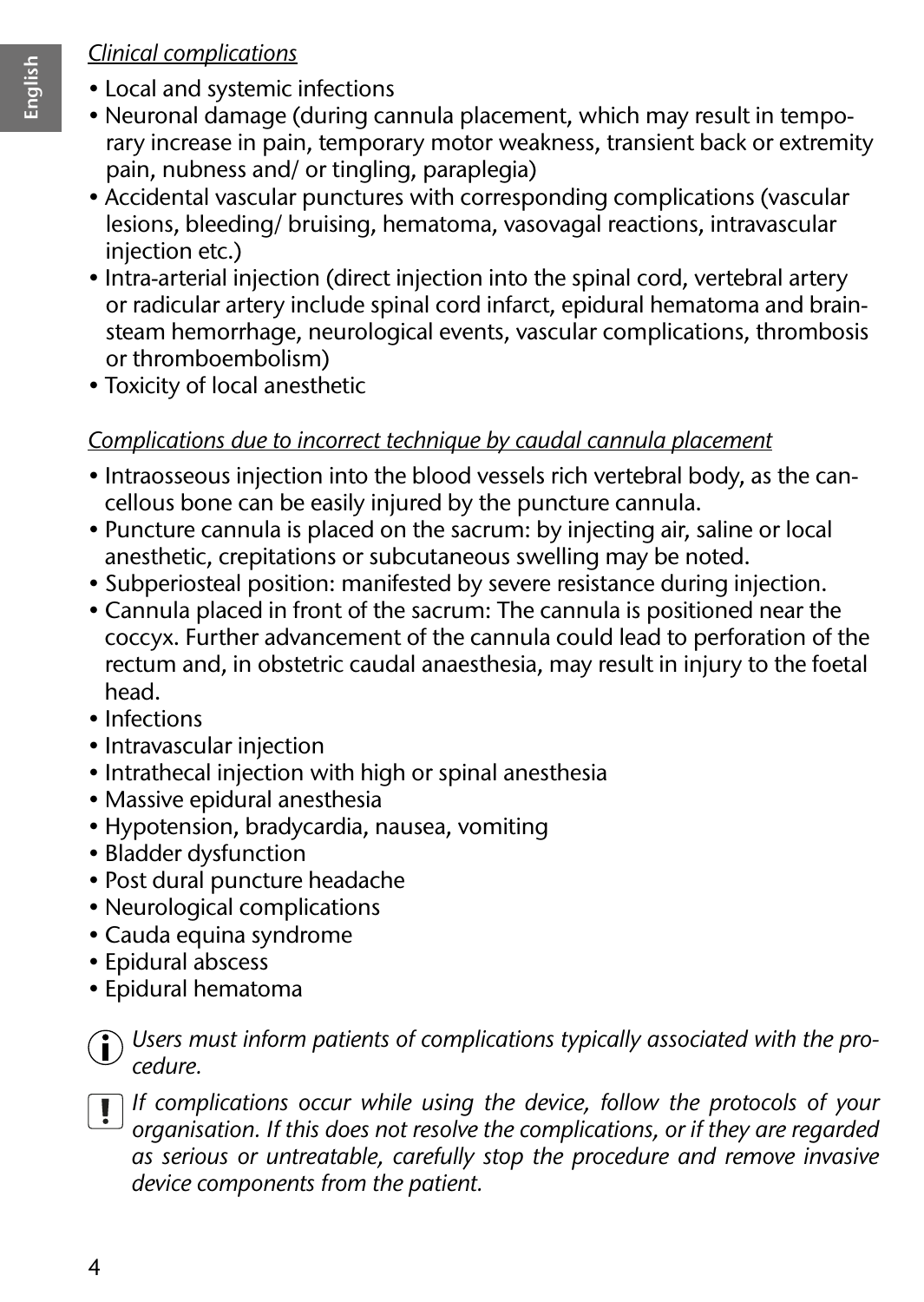# **English**

#### **Warnings**



*PAJUNK® cannulas can also be introduced into the body under ultrasound or fluoroscopic guidance.*



This is a disposable medical device for use with only one patient!

*This device must not be re-used under any circumstances!*

*This device must not be resterilised under any circumstances!*

The materials used in the manufacture of this device are not suitable for reprocessing or resterilisation.

This device is not designed to be reprocessed or resterilised.



- can cause the device to lose the essential performance properties intended by the manufacturer.
- leads to a significant risk of cross-infection/ contamination as a result of potentially inadequate processing methods.
- may cause the device to lose functional properties.
- may cause materials to break down and lead to endotoxic reactions caused by the residues.

## *during puncture:*

- 1. Take care to use devices of suitable dimensions (diameter, length), especially when treating obese patients and children.
- 2. Only perform the puncture (even when removing the cannula) with the stylet in place.
- 3. To avoid bending or breaking of the cannula, never apply excessive force to the cannula.
- 4. In case of unexpected bone contact, withdraw and change the direction of the cannula. Do not try to overcome bone resistance. Failure to adhere to these rules could cause the cannula to bend or break.
- 5. Repeated bone contact will damage the cannula tip. On no account you should continue to use a cannula damaged in this manner. In case of a previous bone contact remove the cannula in one step.

# *during injection:*

- 1. Always ensure that the injection site is aseptic.
- 2. Do not administer drugs that are not indicated for the intended use.
- 3. Aspirate before the spinal injection of medication. If you observe blood (or spinal fluid during the epidural anaesthesia) in the cylinder of the syringe, then the cannula has been introduced improperly. TERMINATE THE PROCEDURE.
- 4. Be sure to regularly check the connection between the cannula/catheter and the infusion device.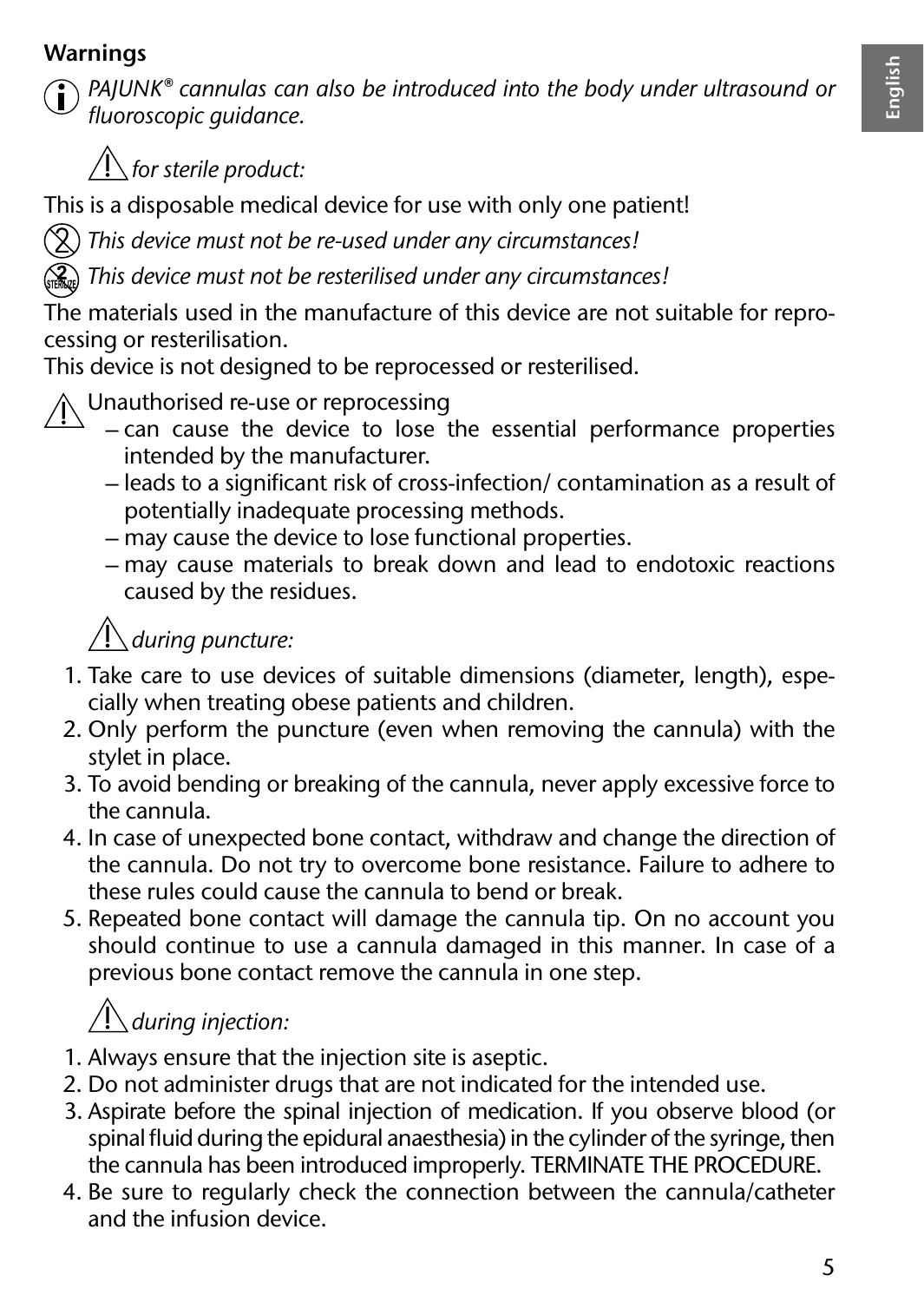# $\sqrt{ }$  for use with other compatible products:

When using multiple components, familiarise yourself with their operation before use by checking connections and passages (cannulas, adapters).

# *further warning indications:*

- 1.  $\triangle$  Caution: Sharp object warning. The device or device components may,  $^{\circ}$ depending on the type of tip, have sharp edges or tips. Various infectious pathogens can be transmitted if a stab wound occurs. The most relevant ones in practice are the human immunodeficiency virus (HIV), the hepatitis B virus (HBV) and the hepatitis C virus (HCV).
- 2. You must routinely take general precautions for handling blood and body fluids when using and disposing of the device, due to the risk of contact with blood-borne pathogens.
- 3. Please note that the continued use of a device of the same type must be assessed cumulatively as described in the legislation on medical devices, even after the device has been exchanged or replaced.

#### **Sequence of use**

*Placement of the cannula (caudal epidural anesthesia, single shot)*

- 1. Perform skin disinfection and cover area to be punctured with a sterile fenestrated surgical drape (aperture drape).
- 2. Administer a local anesthetic.
- 3. If necessary, perform a perforating incision of the area to be punctured (lancet, or similar).
- 4. Retract the stylet from the cannula.
- 5. After positive identification of the epidural space, inject the anaesthetic (depending on age and weight of the patient, as well as on the type of the intervention and the composition of the anaesthetic).

#### **Use and storage conditions**



#### **General information**

The devices are manufactured in accordance with globally applicable guidelines for hazardous substances.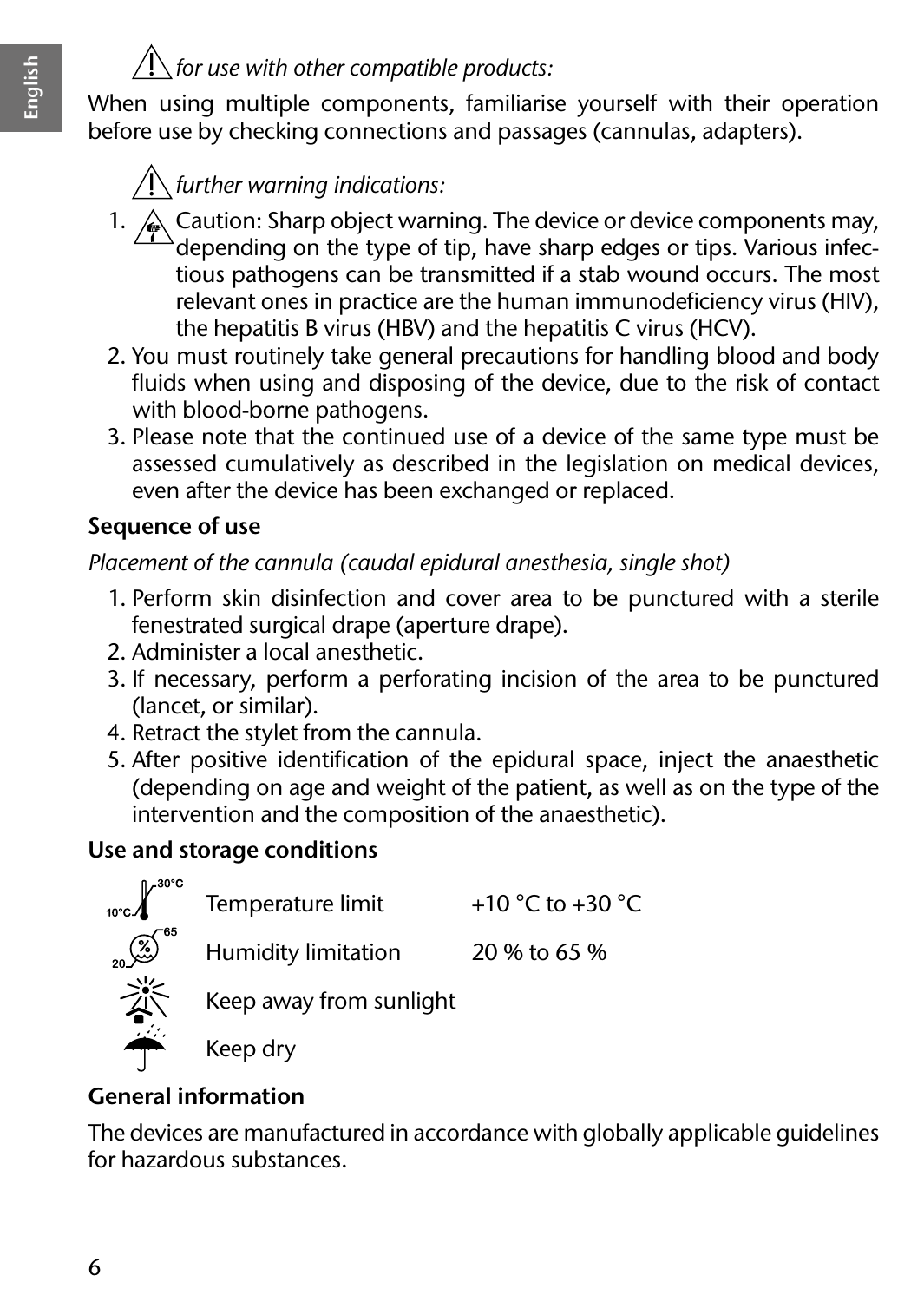**W** Non-pyrogenic



*Any serious incident that has occurred while using the device should be reported to the manufacturer and the corresponding authorities of the country the user and/or patient are residing in.*



PAJUNK® GmbH Medizintechnologie, Karl-Hall-Strasse 1, 78187 Geisingen, Germany.

#### **Key to symbols used in labelling**





 $REF$  Catalogue number





Do not resterilize Advice



Do not use if package is





Humidity limitation



Do not re-use







Batch code







Single Sterile Barrier system with protective packaging outside